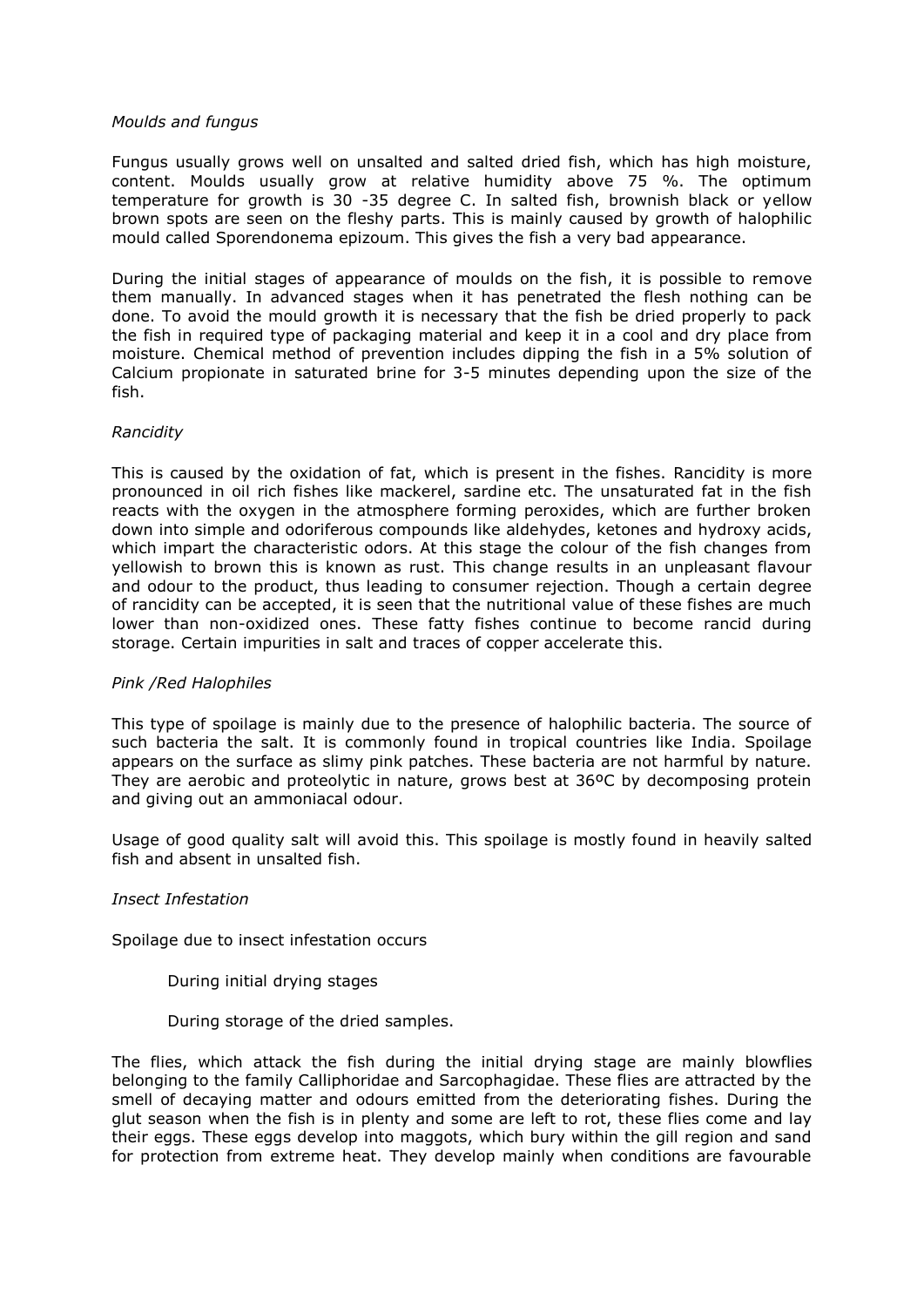with adequate moisture and intermittent rain. This results in both economic and nutritive loss to the fish processor.

Infestation can be reduced by:

Proper hygiene and sanitation

Disposal of wastes and decaying matter

Use of physical barriers like screens, covers for curing tanks etc

Use of heat to physically drive away the insects and kill them at 45ºC

The most commonly found pests during storage are beetles belonging to the family Dermestidae. Beetles attack when the moisture content is low and especially when the storage is for a long time. The commonly found beetles are Dermestes ater, D frischii, D maculates, D carnivorous and Necrobia rufipes. The larva does most of the damage by consuming dried flesh until the bones only remain.

Mites are also an important pest, which are found infesting dried and smoked products. They are very minute and bring about powdering of the product thereby giving it a white appearance. Lardoglyphus konoi is the commonly found mite in fish products

### *Fragmentation*

Denaturation and excess drying of fish results in breaking down of the fish during handling. Fish can become brittle and liable to physical damage when handled roughly. It is necessary that fresh fish be used as raw material to ensure a good finished product.

#### *Precautions to be taken before salting*:

The fish used for salting should be as fresh as possible. It should be borne in mind that fresher the fish the better will be the end product.

The water used for washing and brining should be potable and should not be coloured or contaminated.

Salt used should be of good quality and should not contain high amounts of Magnesium and Calcium chlorides. These being hygroscopic in nature will delay the drying process.

While dressing the fish care should be taken to clean and wash the same. The intestine should not be ruptured since this will contaminate the flesh

All utensils and tanks used for drying and allied purposes should be cleaned properly and dried before use

Cement tanks should be scrubbed scrupulously and kept clean

Workers engaged in drying should be free of illness and should have an idea about handling practices

No waste should be left unattended; the waste should be disposed off properly.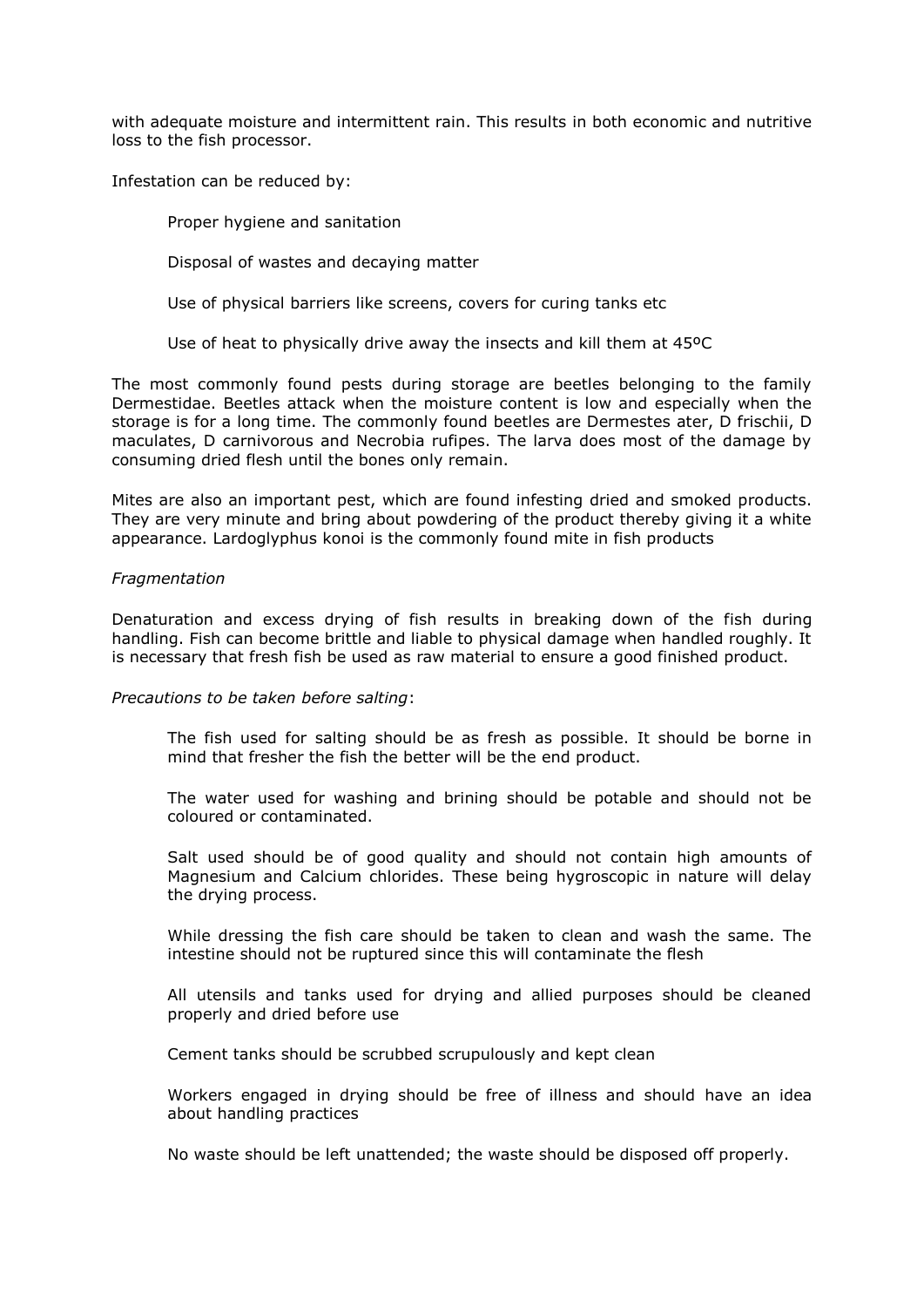#### Drying racks should be kept clean.

### *Some commercially important dried products*

#### *Beche-de-mer*

Prepared from sea cucumber is an important item of export. This is made from Holothurians, which are boiled and dried. This is an important item for preparation of soups and also as an aphrodisiac in the orient.

#### *Masmin*

It is the most fish product of the Lakshwadeep islands. It is prepared from skipjack tuna. The meat is boiled in seawater and alternately dried and smoked till the characteristic flavour and colour is got. The finished product is a hard-smoked and hard dried one with a shelf life of more than a year.

### *Prawn Pulp*

This was a important item of export in the earlier days. Now it is of lesser significance. Here the prawn is boiled with the shell on and the dried. The shell is removed by beating out on a hard surface. The pulp is separated and packed.

### *Shark Fins*

The shark fins are a very highly priced commodity in the international trade. The fins yield gelatin fibres, which are used by the ethnic Chinese community for preparation of soups and other delicacies.

#### *Fish Maws*

These are swim bladders of certain fishes like eel, carp, catfishes, scianeids, polynemids etc. These are further processed to obtain isinglass, which is used in the clarification of wine and beverages.

#### **Canning**

Canning is a method of food preservation in which preservation is achieved by the destruction of micro-organisms by the application of heat. The use of an appropriate container for packing fish averts the possibility of re-entry of micro-organisms and further spoilage. Since the canned foods are sufficiently cooked products and free from micro-organisms they offer consumer safety besides being ready to consume. Canning has the unique distinction of being an invention in the field of food processing/ preservation whereas all other methods can be considered as adaptation of natural processes or their modifications. Because of their very long shelf life and ready to consume feature canned products have become very popular and a variety of food stuffs, both plant and animal origin and their combinations are produced and distributed. Canned products possess the following salient features.

Consumer safety: Canned foods are free from micro-organisms and protected against any further contamination

Ready to consume products: they are sufficiently cooked products and hence can be consumed without any further preparation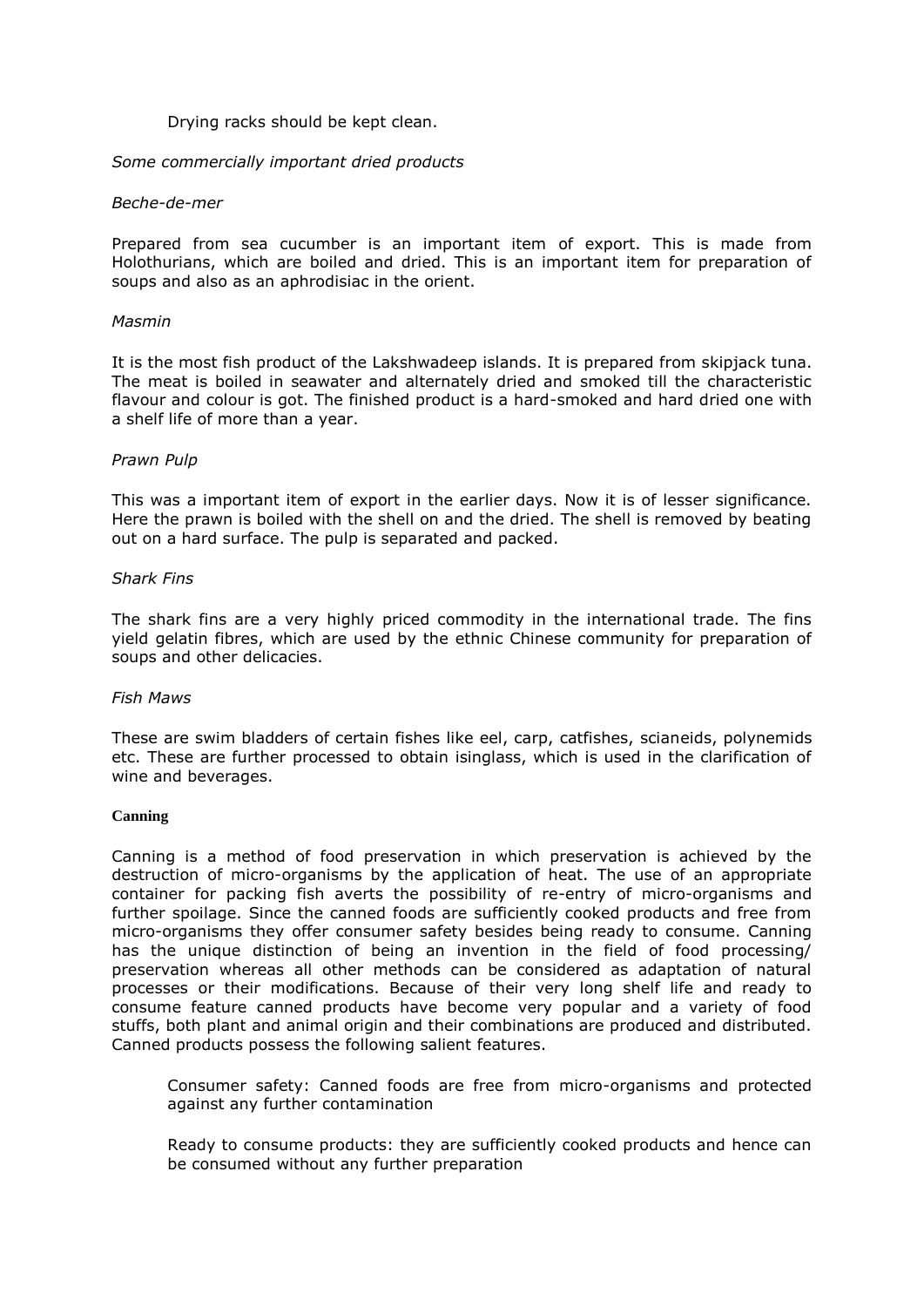Canned foods are concentrated foods: Only the edible portion is packed after removing all waste parts

No special storage facility needed: Can be stored at ambient temperature

Very long storage life: Properly processed canned foods keep well for more than one year.

Processing methods are simple

The process can be applied to a wide variety of foods of both plant and animal origin

The process renders itself suitable for automation

*The important operations involved in a canning process are*:

Selection and preparation of raw material.

Pre-cooking / blanching

Filling in to containers.

Addition of liquid medium

Exhausting

Seaming

Heat Processing / Retorting

Cooling

Drying, warehousing, labelling and casing

The general steps involved in a canning process remain the same, but slight variations are introduced to suit a particular case.

*Selection and preparation or raw material* 

A great variety of fish and shellfish suitable for canning are available in our country. Sardine, mackerel, tuna, seer fish and shellfishes like shrimp, clam, oyster, mussel, crab etc. are suitable for canning.

Raw material quality is very important for canning. Only fresh fish should be taken for canning. Since the heat processing is standardised with respect to a known level of microbial spore population, the number in excess will result in the failure of destruction of micro-organisms. Therefore, it is essential that, the bacterial load in the fish prior to canning should be kept as low as possible. This can be achieved by using very fresh fish, proper dressing and thorough washing in potable water and keeping properly iced.

Preparation of raw material include de-scaling, beheading, gutting, removal of fins, tail and cutting in to small pieces etc. In the case of shrimps, peeling and de-veining is done Bivalves like clams, mussels, oysters etc require a purification process called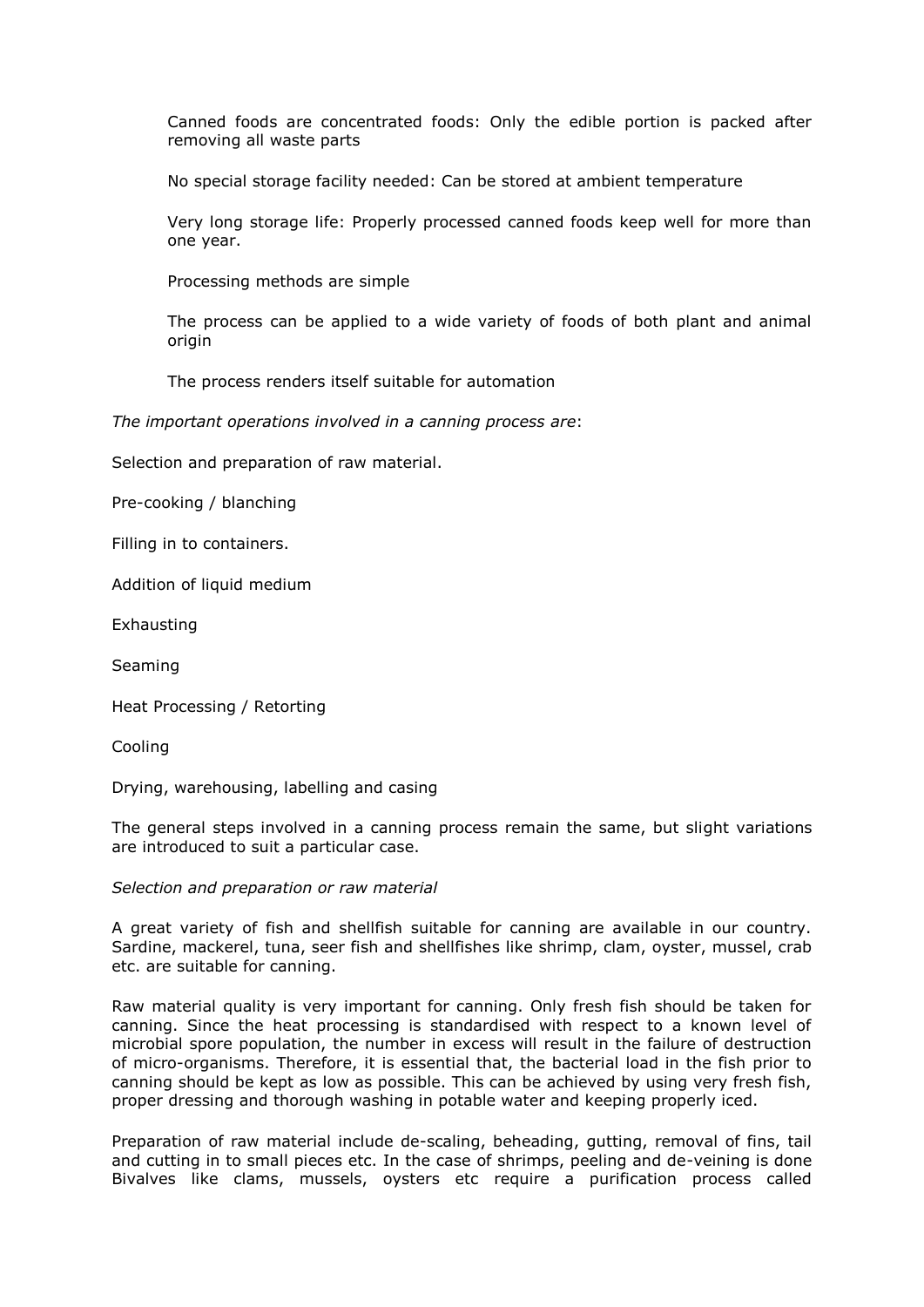'depuration` for improving the bacterial quality of the meat. The depuration technique is to subject the organisms to starvation for 18 to 24 hours in filtered water collected from the natural habitat and chlorinating the water lightly 2 hours prior to taking out the shell fishes. The shellfishes are then heated in open vats till their shells are opened. The meat is picked out or sieved and collected and thoroughly washed in potable water. In the case of crab, the legs, outer shell (carapace) body flap, gills etc. are removed and the body is split in to two or four pieces. The pieces are then thoroughly washed in potable water.

## *Blanching/Pre-cooking*

### *i. Cold blanching*

The dressed fish is subjected to this process before filling in to cans. The process is to keep the fish pieces immersed in a salt solution, the concentration and dipping time varies depending on the species and size of fish. This process removes blood, slime, dirt, etc and gives firmness to the texture and imparts a salty taste to the product. It also reduces the bacterial population.

### *ii. Hot blanching*

For shell fish including shrimps and crabs, blanching process is done in boiling brine. During this process the shrimp meat gets their characteristic red colour, curls and shrinks in size permitting adequate filling in to cans.

Pre-cooking of fish is carried out in steam with or without pressure either before or after packing in to cans. The fish is cooked for such a length of time that no further water is exuded while the cans are subjected to heat processing. For sardine, the cooking time is found to depend on the fat content, lean fish taking larger cooking time. This process will expel the cellular gases and improve vacuum in the can, inactivate the enzymes and reduce the bacterial population.

#### *Filling into containers*

Widely used container is the tin plate can commonly known as the 'open top sanitary can` (OTS cans). The tin plate can is 98% steel and 2% tin coating on either side. (The can used for canning fish is internally coated with a sulphur resistant lacquer (SR lacquered cans) for preventing black discoloration in canned fish. The sulphur from the sulphur containing amino acids in the fish muscle reacts with iron in the tin can and forms black iron sulphide, which results in what is known as sulphide blackening. The tin coating applied to the can is expressed in grams per square metre (GSM). The two practices employed in tin coating are the Even coating and Differential coating. In Even coating, equal quantity of tin is deposited on both sides, e.g. E.5.6/ 5.6 indicates a coating weight of 5.6 GSM on either side of the tin sheet. When the coating thickness is different on both sides, it is called Differential coating, eg. D 11.2/5.6 indicates a tin coating weight of 11.2 GSM on inner side and 5.6 GSM on the external surface of the can.

The most commonly used lacquer in fish cans is the oleoresinous C- enamel lacquer. Cenamels contain Zinc oxide, which reacts with sulphur compounds producing zinc sulphide, which is white in colour. The colour of the product thus remains unaffected.

An ideal container is expected to possess the following features.

1. Strong enough to protect the contents during transportation and handling.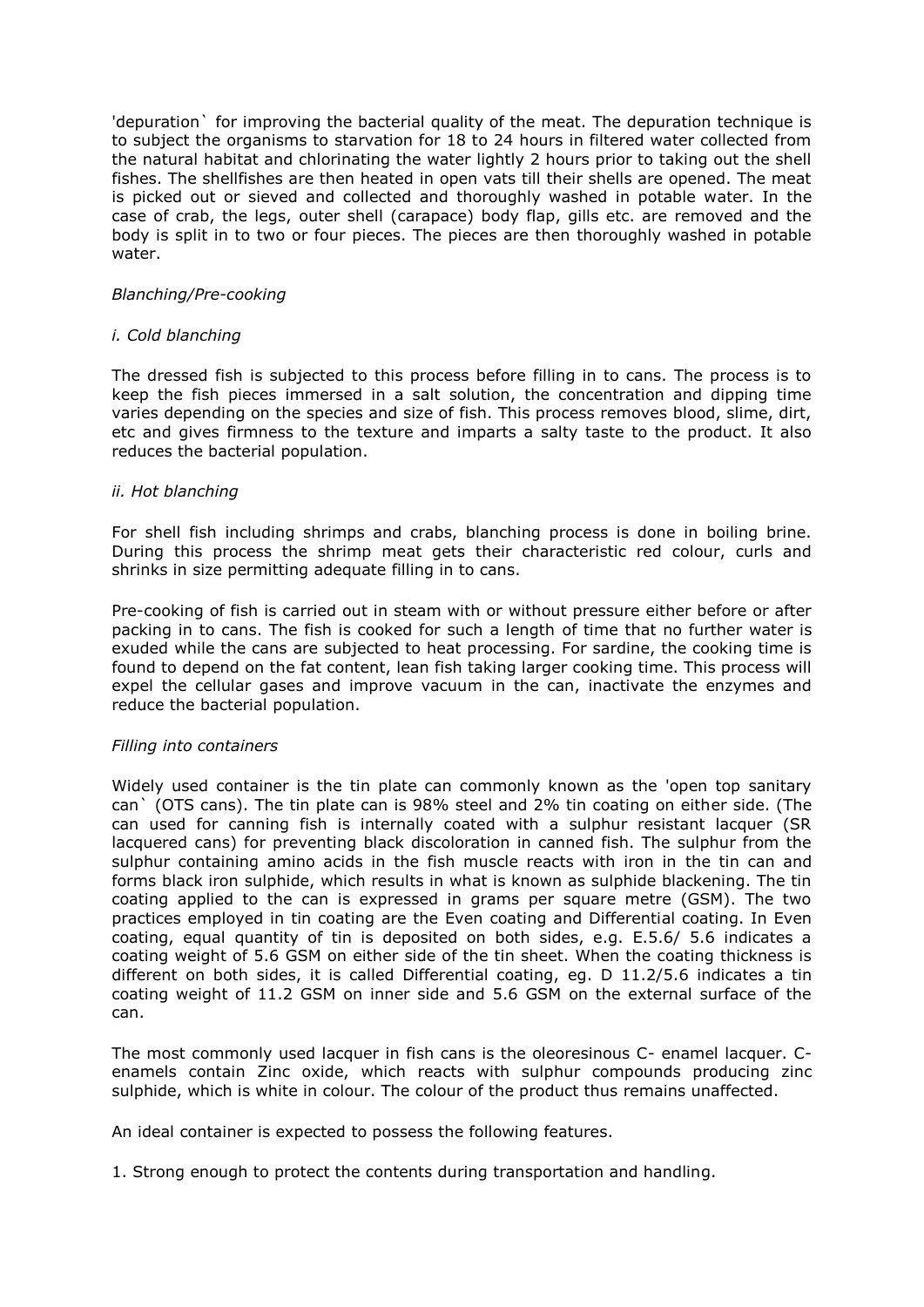## *Light enough for economic handling*

Should be impervious to air, moisture, dust and disease germs once the can is sealed air tight.

Pleasing and sanitary appearance

Internal lacquer should not impart toxicity to the contents

Should withstand the sterilisation pressure and temperature

Inexpensive, preferably cheap enough to discard after use

Capable of sealing at high speed.

The OTS cans meet most of these requirements and hence it is widely used in the food industry. One practical difficulty met with OTS can is in opening the can. Tin cans with easy opening lids (EOE cans), Aluminium cans with EOE facility etc. are the innovations in this direction for easy opening.

### *Addition of liquid medium*

The liquid medium besides serving as a constituent of the product and improving taste, texture, flavour, it also facilitates rapid heat penetration enhancing the sterilisation process. Brine is the most satisfactory liquid medium for most fatty-fishes where as nonfatty fishes require special additives to improve their flavour and texture.

Oil, usually double refined and de-odourised vegetable oil, is the principal additive for many canned fish products. The oil used should be such that it should not undergo any change during heat processing. It also should not impart any colour or flavour to the product.

Tomato sauce is an important additive in mackerel, oyster and the like. The tomato sauce for use as packing medium should be prepared out of good quality tomato and the colour of the sauce should not deteriorate during heat processing. The consistency *of* the sauce should be adjusted to a solid content of 28 to 30%.

There are a number of other additives such as carboxy methyl cellulose (CMC}, monosodium glutamate (MSG}, sugar, vegetables, spices etc. added in specific cases to yield canned products of specific qualities. While filling with liquid medium a head space of 6 to 9 mm from top of the can should be provided for adequate vacuum formation in the can.

## *Exhausting*

Exhausting is the process of removal of air from the contents and headspace of the can before it is seamed. This is a very important operation and has the following functions to perform.

Minimises the strain on the seams through expansion of air during heat processing.

Removes oxygen and eliminates the chances of can corrosion.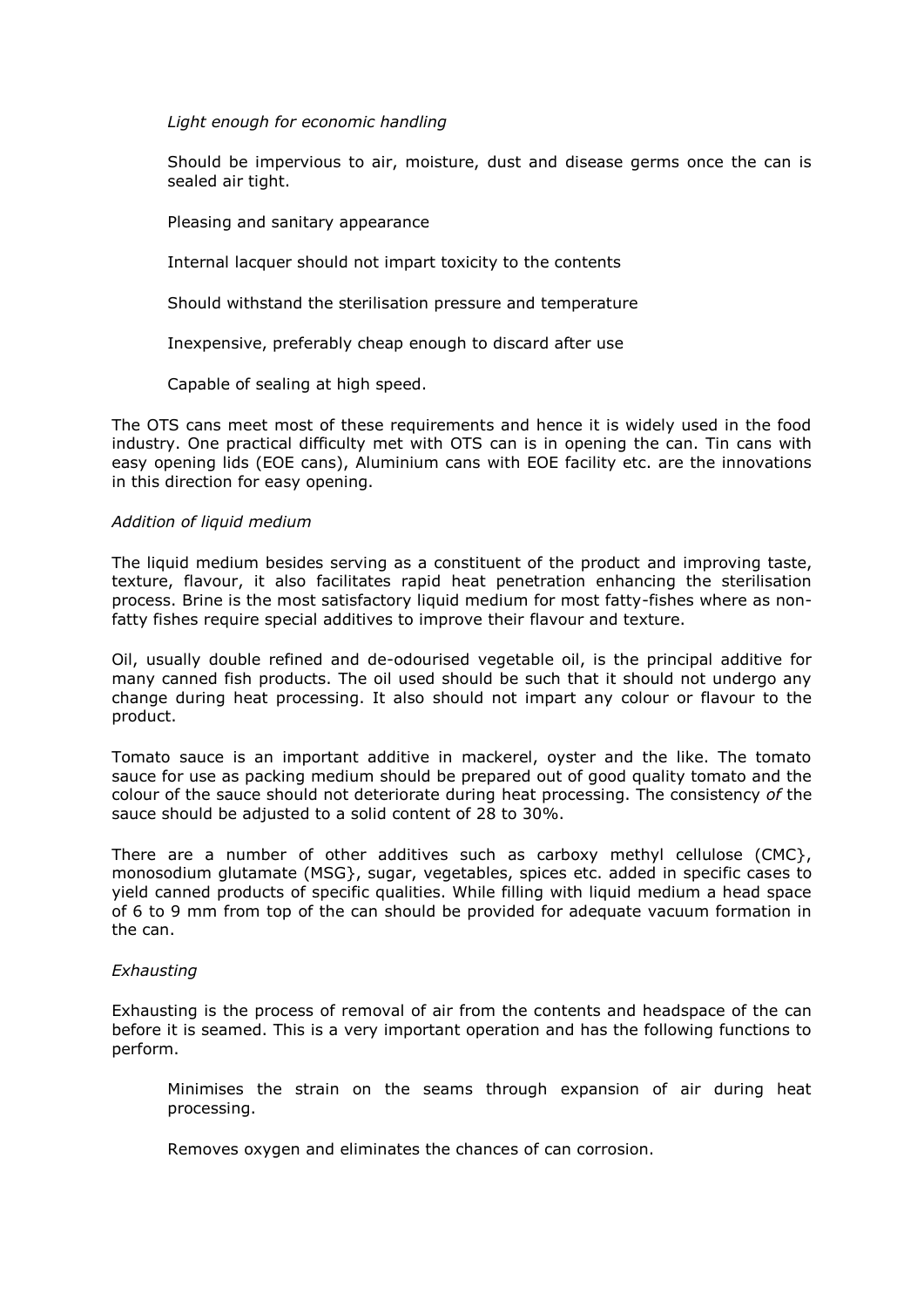Ensures proper vacuum. During exhausting the air in the can is replaced by steam which on cooling creates vacuum. Certain amount of vacuum in the can is a product quality criterion.

Oxidation of fat and consequent deterioration in quality is prevented.

Vitamin C- is preserved

Exhausting is achieved by one of the following three methods.

### *Seaming*

The objective of sealing is to provide an air tight seal between the can body and the can end (lid) so that micro-organisms cannot gain entry in to the cans. Perfect sealing is a critical operation stage in a canning process. For providing perfect sealing to the can adjustments to the seaming machine are done before starting the seaming operations and the double seam formed is examined with standard measurements. The sealed cans are also subjected to pressure testing for checking the seam perfection. The can seaming machine should be checked daily for its performance before the cans are taken for sealing.

For providing a hermetic sealing a rubber sealing compound is applied to the groove (curl) of the can end. The successive operations of the first and second rollers of the seaming machine gives the double seam, the perfectness of which should be checked as per the guidelines given by the manufacturer.

The exhausted cans are sealed without any delay. The delay may cause cooling of the contents and air may occupy the headspace thereby leaving no room for vacuum formation.

The sealed cans are washed using a detergent. The adhering meat particles, grease or oil from the sealing machine etc are washed before taken for the next operation.

#### *Heat Processing*

Heat processing is the most important operation in canning process. In heat processing/ the product is subjected to heat at a high temperature (say  $110^{\circ}$ C or above) to sufficient length of time to cause destruction of all pathogenic organisms and inactivate or destroy the micro-organisms causing. Among the pathogenic bacteria, *Clostridium botulinum* is the most important, since it is able to grow in sealed cans under vacuum if it present and lead to the development of a potentially lethal toxin. In general, proper thermal processing prevents spoilage, helps to retain most of the organoleptic qualities and assures consumer safety.

The temperature and duration of heat processing depend on the type and nature of micro organism and heat penetration characteristic of the food.

When micro-organisms are subjected to heating in steam, it is observed that 90% of the population is destroyed at equal intervals of time at a particular temperature. This time to reduce the bacterial population by 90% is known as the 'D' value or the decimal reduction time at that temperature. The 'D' value is in fact, a measure of the heat resistance of the micro-organisms. Safety from botulism, is assured by giving a process equivalent to 12 decimal reductions (12D) in the population of *Cl.botulinum..* This is made more reliable and reasonable by assuming an initial *clostridium botulinum* spore level of 1 organism per gram of the food material by reducing the spore level to 10-12.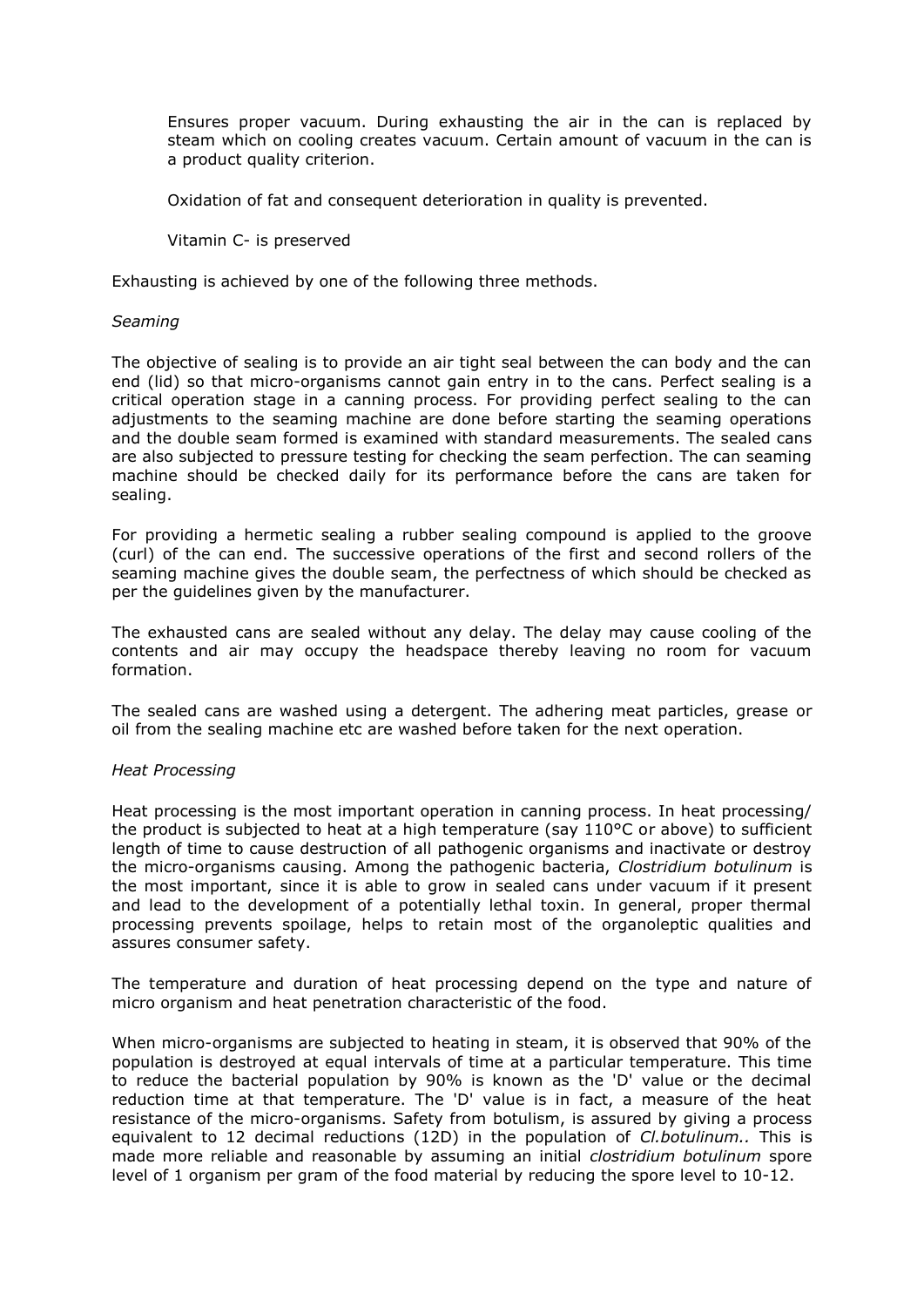In the case of non-pathogenic spore, a comparatively higher initial spore level and final spore survival is accepted on grounds that health risk and spoilage is not so severe as compared to that of C*l.botulinum..* If a very low spore survival in the case of nonpathogenic thermophilic organisms such as 10-12 is considered, it will require heat processing for longer periods leading to unfavourable situations, like loss of quality, increase in energy consumption, decrease in production output etc. Hence a compromise on heat processing time for obtaining safety from C*lostridium botulinum* and nonspoilage due to thermophilic non-pathogenic organisms is an acceptable practice. The sterility condition arrived on this concept is known as commercial sterility. In relation to canned foods, FAO/WHO Codex Alimentarius Commission (1983), defines commercial sterility as the condition achieved by the application of heat, sufficient alone, or in combination with other appropriate treatments, to render the food free from microorganisms capable of growing in the food at normal, non- refrigerated conditions at which the food is likely to be held during distribution and storage.

The cans are stacked in crates and placed in retorts for heat processing. Before closing the lid of the retort, air from the retort is completely fleshed out by flushing with steam. The air vent is then closed and steam is admitted in to the retort in such away that the temperature and pressure is raised slowly till the required temperature and pressure is attained. Heat processing is carried out at the designated temperature, pressure and duration till the heat processing value designated as  $F_0$  is attained. F0 value is the heat processing time at 121°C (250°C). In practice, the lethal rates of all temperatures above 90°C is integrated in terms of heating at 1210C and the total lethal rates of the heating process is expressed as equivalent to heating at 121°C. When the heat processing is over steam is released slowly till the pressure is brought down to zero. Aluminium cans and flexible pouches require super imposed pressure cooling for preventing bursting while steam pressure is released. The cans are taken out and transferred to cooling tanks immediately after heat processing.

## *Cooling*

The heat from the can as well as the pressure developed inside the can has to be reduced rapidly for preventing straining on the seam and excessive cooking. The seam in a heated can is in an expanded condition. There can be microscopic openings in a seam through which cooling water may be sucked in. If this water is contaminated, it will lead to spoilage of the cans. This calls for maintaining proper water quality .The cooling water must be of potable quality chlorinated to an available chlorine of 5 ppm. Continuous use of the same water for cooling helps in building up bacterial load, particularly in later stages when there will be ample nutrients in cooling water in the form of fish particles washed off from can exterior. The cans must be cooled to 37°C retaining sufficient heat for drying the can surface which also protects against rusting.

### *Drying, warehousing, labelling and casing*

The processed cans must not be cased hot because the loss of heat by radiation from the cases will become slow which will provide favourable condition for the development of thermophilic bacteria which might have survived heat processing. Cans should not be stored adjacent to steam pipes or humid environments. Warehouses should be away from chemical and fertiliser factories where the fumes of chemicals/fertilisers are harmful to food cans. Warehouses should be clean, cool and dry. Water condensing on surface, high humidity or temperature, corrosive fumes etc. leads to rusting of the cans

#### **Battered and breaded products**

Battered and breaded seafood offers a convenience food valued widely by the consumer. Battered and breaded items are included in the value added products because the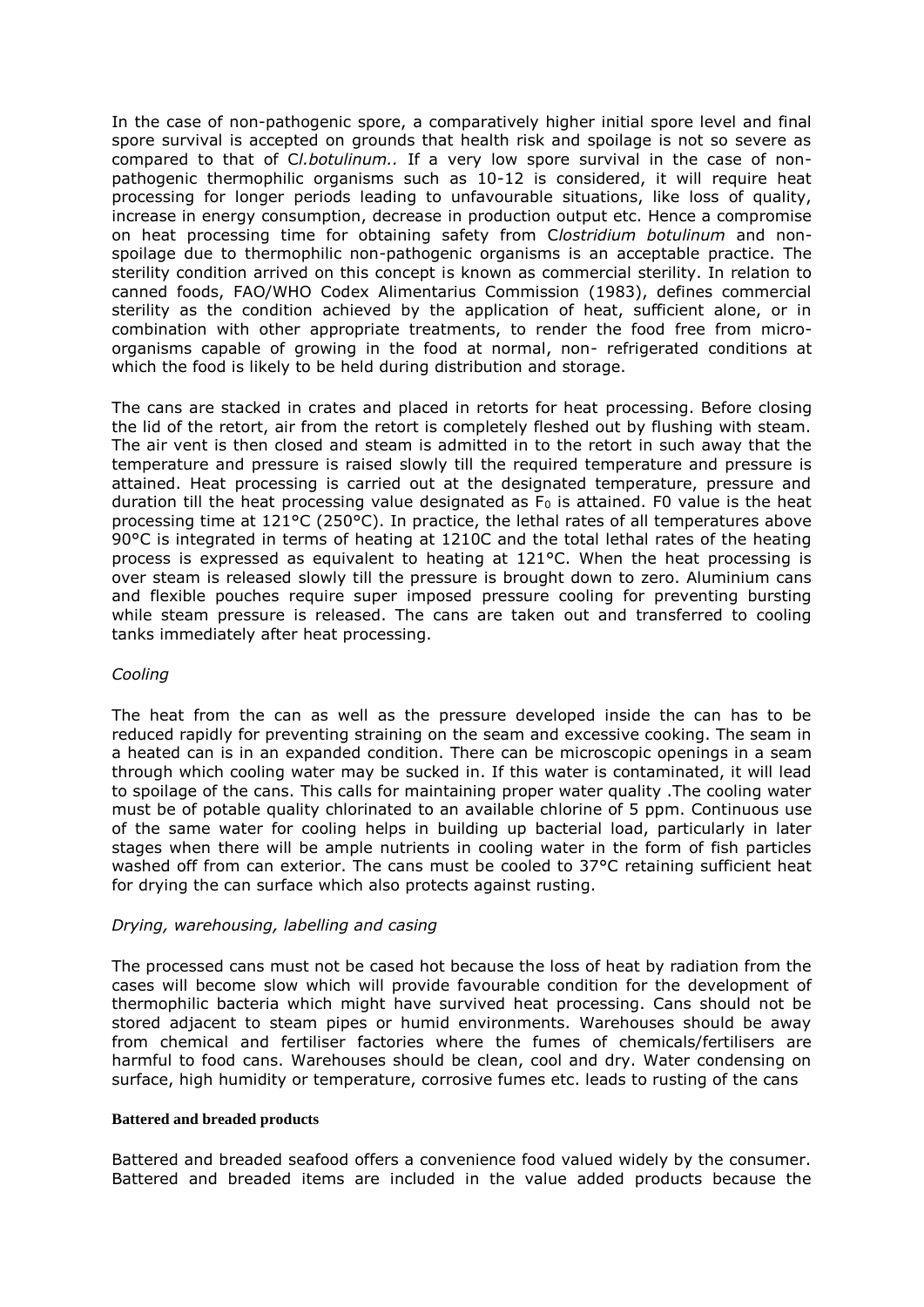process of coating with batter and breadcrumbs increases the bulk of the product thereby reducing the cost element. The pick up of coating on any product can be increased either by adjusting the viscosity of batter or by repeating the process of battering and breading. As a convention 50% fish portion is expected in any coated product. Fish fingers, fish portions, fish cakes etc. are the staple breaded seafood lines, while breaded shrimp, lobster, oyster, scallops etc. cater to a luxury market are widely used in restaurant trade. The production of battered and breaded fish products involves several stages. The method varies with the type of products and pickup desired. In most cases it involves seven steps. They are portioning/forming, pre-dusting, battering, breading, pre-frying, freezing and, packaging and cold storage.

# *Portoining/forming*

Portioning is an important stage in the production of coated fishery products. Cutting loss and surface area of the portions are the two important points which determine the economics of coated products. Key factors in the product of fish portions are the speed and accuracy with which the frozen fish blocks can be processed at minimum cost.

A recent innovation for the catering sector is forming of skinless and boneless fish fillets into a predetermined shape and size using specially designed forming machines. The shapes vary from conventional fillet shapes to several other imaginative ones.

### *Pre-dusting*

The purpose of pre-dusting is to prepare the surface of the portion so that batter can adhere uniformly. Pre-dusting also improves the adhesion of batters to frozen or greasy food surfaces. Pre-dust normally consists of a very fine raw flour type material. A more sophisticated and expensive pre-dust may contain spices and seasonings for both functional and flavouring purposes.

#### *Application of the batter*

Conventional batters are of low to medium viscosity and hence can be applied with total submersion or overflow batter applicators. Low viscosity batters are normally applied in an overflow configuration. Medium viscosity batters may require a total submersion system depending on the product requirements.

The pre-dusted product is conveyed to the batter applicator and transferred to the next conveyor, which will draw it through the batter. The fish portion is totally submersed in the batter as it is drawn through it. Other applicators may use a pour-on application in addition to the submersion method. Irregular shaped products should be placed on the line with any concave surface upward to prevent air pockets from inhibiting batter pickup.

### *Application of breadings*

There are many types of breading applicators available and the appropriate machine depends on the ingredients used. The speed of the breading machine is so adjusted to closely match the belt speed of the batter applicator.

For soft products the crumb depth should be maintained as thin as possible to avoid product damage when leaving the breading machine; however, frozen or hard products should have a deep bed of crumbs. Pressure rollers are used to apply sufficient force to press crumbs onto the battered product.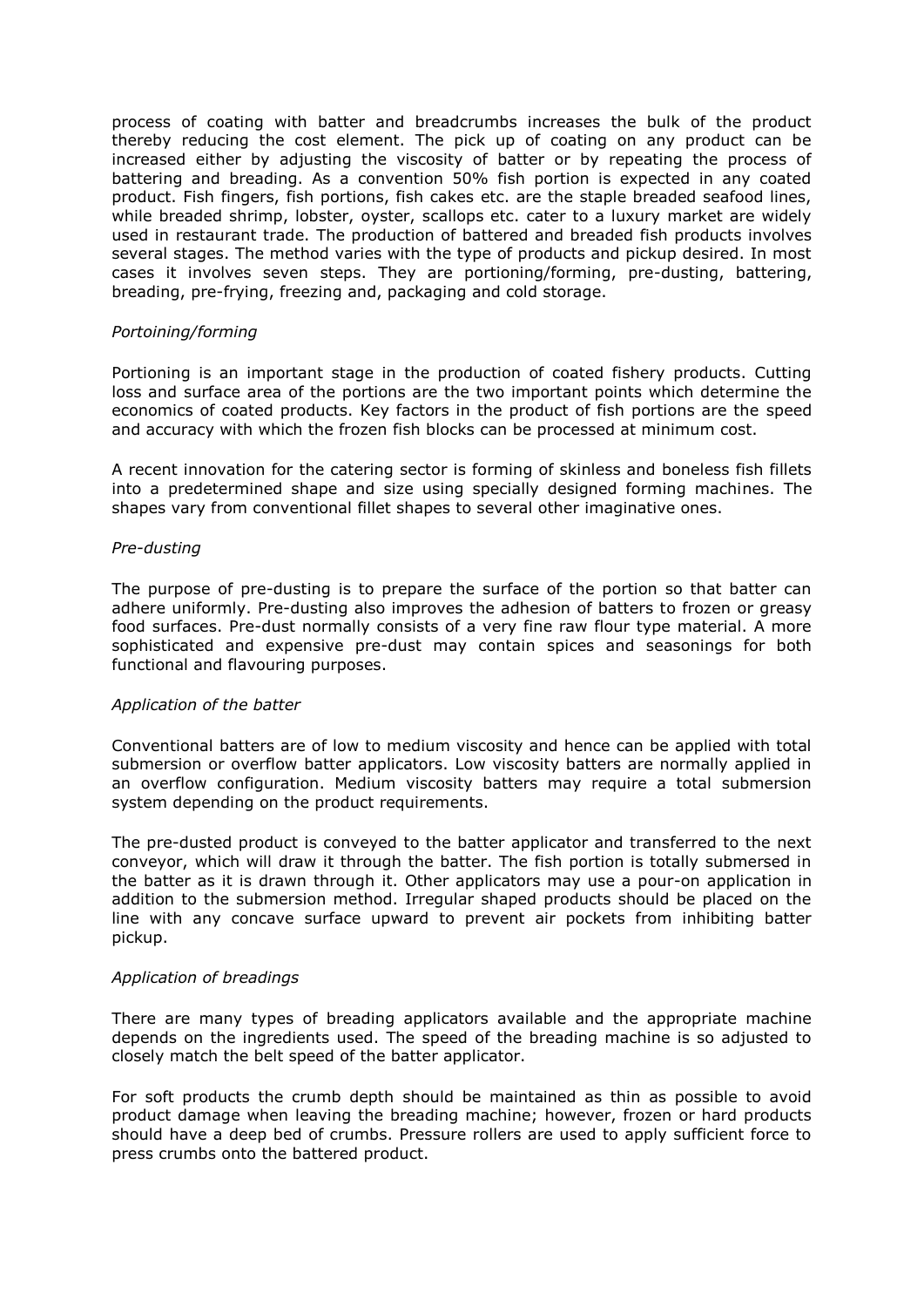### *Pre-frying*

After coating with batter/bread crumbs many products are often flash fried prior to freezing. The purpose of pre-frying is primarily to set the batter/bread coating on the fish portion. Flash frying develops a characteristics crust and gives the product a characteristic fried (oily) appearance and taste. Therefore the temperature of frying oil and the time of frying are critical. The normal frying temperature is between 180-190 °C and the frying time 20-30 seconds. The term pre-frying is used because the final product frying is completed by the consumer. The battered/breaded fish portions enter the frying medium through a conveyor system, the speed of which is adjusted so as to keep the fish portion in the hot vegetable oil for the required time.

## *Freezing*

The fish portion leaves the frying oil with a coating temperature equivalent to that of the oil but still frozen in its center. Although the fish flesh center is frozen the surface flesh may be partially thawed. Therefore a quick and efficient freezing method is very essential to keep the quality of the coated product.

The first step in preparing the fried fish portion for freezing is air cooling. This is usually accomplished with the use of a fan or a series of fans. This allows the coating temperature to drop, while at the same time allowing the batter coating to recover from the frying shock and also to stabilise itself. The coated fish portions are then fed to the freezer through conveyor belts. Freezing is usually carried out in spiral freezers. Freezing is completed when the internal and external temperature of the fish portion drop to about -10°C.

### *Packaging and storage*

Most of the battered and breaded products like fish fingers or portions are individually packed into small boxes on a weight basis or by a specified number of pieces. When individually packed, layers of the product will be separated by a waxed paper to prevent further product damage. The boxes are labeled and over wrapped with a polythene film to prevent moisture loss and freezer burn during storage. The packed boxes are stored at around -20 0 C until shipped.

Battered and breaded seafood offers a convenience food valued widely by the consumer. Battered and breaded items are included in the value added products because the process of coating with batter and breadcrumbs increases the bulk of the product thereby reducing the cost element. The pick up of coating on any product can be increased either by adjusting the viscosity of batter or by repeating the process of battering and breading. As a convention 50% fish portion is expected in any coated product. Fish fingers, fish portions, fish cakes etc. are the staple breaded seafood lines, while breaded shrimp, lobster, oyster, scallops etc. cater to a luxury market are widely used in restaurant trade. The production of battered and breaded fish products involves several stages. The method varies with the type of products and pickup desired. In most cases it involves seven steps. They are portioning/forming, pre-dusting, battering, breading, pre-frying, freezing and, packaging and cold storage.

## *Portoining/forming*

Portioning is an important stage in the production of coated fishery products. Cutting loss and surface area of the portions are the two important points which determine the economics of coated products. Key factors in the product of fish portions are the speed and accuracy with which the frozen fish blocks can be processed at minimum cost.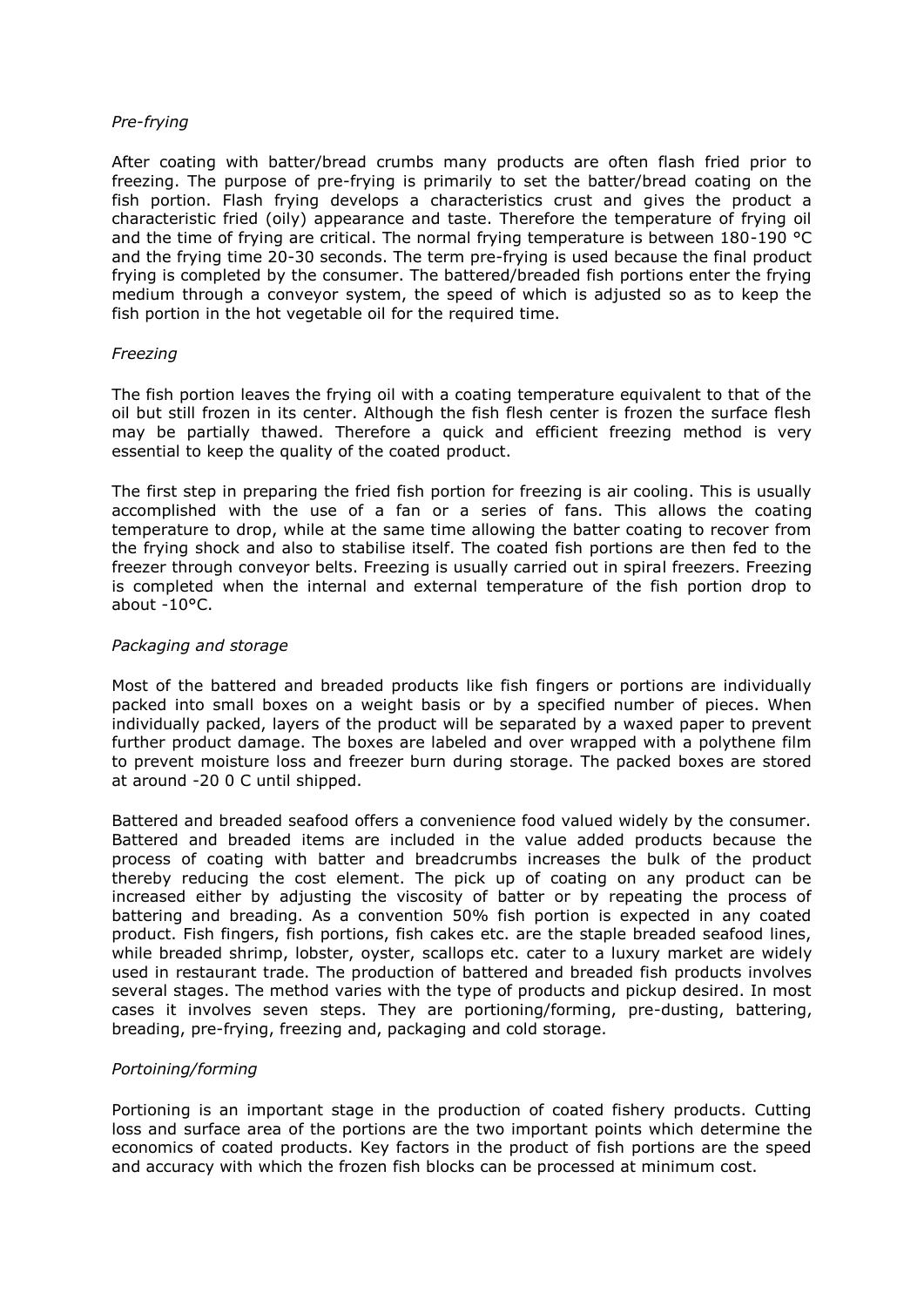A recent innovation for the catering sector is forming of skinless and boneless fish fillets into a predetermined shape and size using specially designed forming machines. The shapes vary from conventional fillet shapes to several other imaginative ones.

### *Pre-dusting*

The purpose of pre-dusting is to prepare the surface of the portion so that batter can adhere uniformly. Pre-dusting also improves the adhesion of batters to frozen or greasy food surfaces. Pre-dust normally consists of a very fine raw flour type material. A more sophisticated and expensive pre-dust may contain spices and seasonings for both functional and flavouring purposes.

### *Application of the batter*

Conventional batters are of low to medium viscosity and hence can be applied with total submersion or overflow batter applicators. Low viscosity batters are normally applied in an overflow configuration. Medium viscosity batters may require a total submersion system depending on the product requirements.

The pre-dusted product is conveyed to the batter applicator and transferred to the next conveyor, which will draw it through the batter. The fish portion is totally submersed in the batter as it is drawn through it. Other applicators may use a pour-on application in addition to the submersion method. Irregular shaped products should be placed on the line with any concave surface upward to prevent air pockets from inhibiting batter pickup.

### *Application of breadings*

There are many types of breading applicators available and the appropriate machine depends on the ingredients used. The speed of the breading machine is so adjusted to closely match the belt speed of the batter applicator.

For soft products the crumb depth should be maintained as thin as possible to avoid product damage when leaving the breading machine; however, frozen or hard products should have a deep bed of crumbs. Pressure rollers are used to apply sufficient force to press crumbs onto the battered product.

## *Pre-frying*

After coating with batter/bread crumbs many products are often flash fried prior to freezing. The purpose of pre-frying is primarily to set the batter/bread coating on the fish portion. Flash frying develops a characteristics crust and gives the product a characteristic fried (oily) appearance and taste. Therefore the temperature of frying oil and the time of frying are critical. The normal frying temperature is between 180-190 °C and the frying time 20-30 seconds. The term pre-frying is used because the final product frying is completed by the consumer. The battered/breaded fish portions enter the frying medium through a conveyor system, the speed of which is adjusted so as to keep the fish portion in the hot vegetable oil for the required time.

## *Freezing*

The fish portion leaves the frying oil with a coating temperature equivalent to that of the oil but still frozen in its center. Although the fish flesh center is frozen the surface flesh may be partially thawed. Therefore a quick and efficient freezing method is very essential to keep the quality of the coated product.